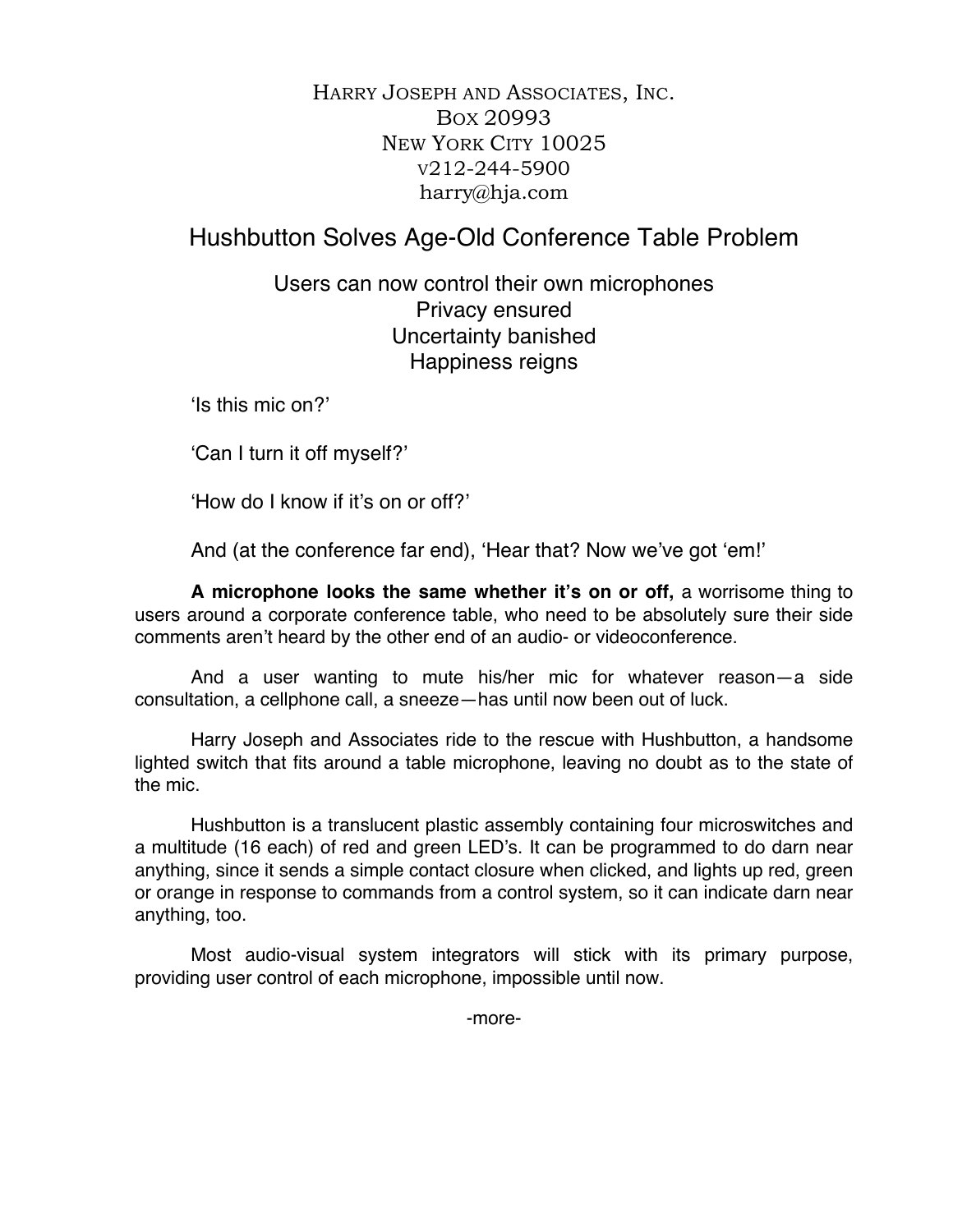A typical arrangement is for Hushbutton to light green when the mic is live during a conference and red when muted, with 'white' (actually unlit) the default condition when there is no conference.

Users can easily understand (for instance) that one click mutes their own mic and two clicks mute all mics. To escape the muted state, one click can unmute just that mic and two clicks all the mics.

Or vice versa, since the actual procedure will depend on how the control system is programmed, limited only by the imagination and skills of the system programmer, and the connections to the system—five clicks to summon sushi, if that's the plan.

Though each Hushbutton is made to wrap around a microphone, Hushbutton itself is not an audio device. Rather, it's a control/display device, sending contact closures to a control system, and lighting to show a color as commanded by the control system. It's a lighted switch with a mission.

Therefore, Hushbutton will work with any standard cylindrical table microphone with a body 0.79" (20mm) in diameter. This includes mics by Audio-Technica, beyerdynamic, Clock Audio, Crown and others.

## WHAT DOES THE USER SEE?

The translucent white plastic ring has three or four visual states, off, red, green and orange (see photos for off, red and green).

Hushbutton's control output has two states, normally-off and momentary-on. Pressing anywhere on the ring produces a satisfying tactile click caused by the operation of one or more of the four micro-switches; with properly-set system gain structure the click is below the overall noise-floor so can't be heard.

## INSTALLATION

Hushbutton requires a 15/16" hole, a bit larger than the 13/16" hole normally required by table microphones, permitting passage of Hushbutton's ribbon cable through the tabletop next to the mic.

Under the table, standard RJ-12 cable (furnished by the integrator) connects each Hushbutton to its custom interface board, one board per eight Hushbuttons. Each interface board accepts a plug-in board (also furnished by the integrator), which varies depending on the control system in use--for AMX systems the plug-in is an AMX AXP-CPI-16; for Crestron it's a Crestron CNPI-16B. The system-specific plug-in then connects and communicates normally with its system controller.

The Hushbutton interface board mounts to the underside of the table with a furnished piece of SnapTrack.